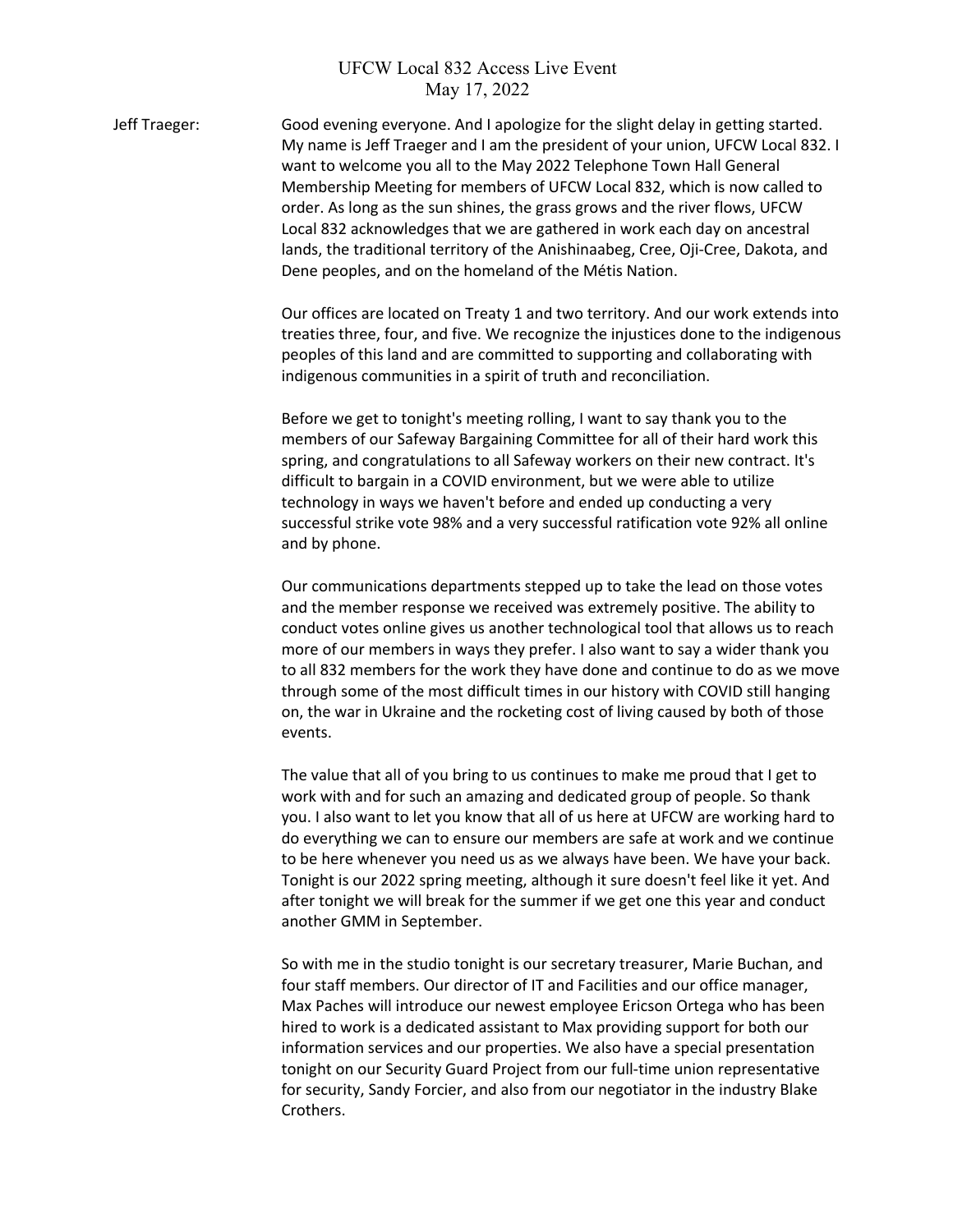They'll give you a background on the project, telling you what you can expect to see in the months ahead and also talk about organizing and the contracts for security companies. Also with us in studio and at the controls is our Communications Coordinator Chris Noto along with our second Communications Coordinator, Crystal Klippenstein. As we normally do, we'll take breaks in between to answer any questions you may have for any of tonight's panelists or about anything relevant to UFCW members at all. Remember that if you have a specific question about a grievance or an issue that affects your workplace alone, I would ask that you contact your full-time union representative whose name and contact information is available on the UFCW bulletin board in your workplace or online @ufcw832.com.

We have a full agenda tonight. So let's get started. First order of business required by our bylaws is that we vote to approve three reports at this meeting, and they are the minutes of the previous full membership meeting, which was held on February 8th, 2022. The secretary treasurer's report on the finances and the president's report. We will not be reading these reports which will give us more time for our guests and for you to ask any questions you may have. All three of these documents have been previously posted on our website @ufcw832.com for you to review, and they will stay posted there in our archives so you can see all of the documents from all of our Telephone Town Hall General Membership Meetings at any time you like.

Just a reminder, if any of you would like to ask a question, please press the star key followed by the number three and you will be placed in a queue to ask your question. I would once again, ask that you please remember that the purpose of this meeting is to discuss issues or ask questions about matters that affect all Local 832 members.

And that if you have a question specific to your workplace or a grievance that you contact your full-time union representative. So we will now need a motion to approve the minutes of our last meeting, which took place on February 8th, 2022.

- Speaker 2: So moved.
- Speaker 3: Seconded.
- Jeff Traeger: It has been moved and seconded. So please vote yes by pressing the number one on your keypad or no, by pressing the number two on your keypad. Once again, to get in the lineup to ask a question, press the star key, followed by the number three, and you will be put in line. So with the introductory business done, I'd like to welcome our first guest, Max Paches, who is here to interview our newest employee Ericson Ortega. Good evening, Max.
- Speaker 4: Good evening, Jeff. Good evening, everybody. My name is Max Paches, and I'm a director of Information Technology Facilities and Privacy at UFCW Local 832.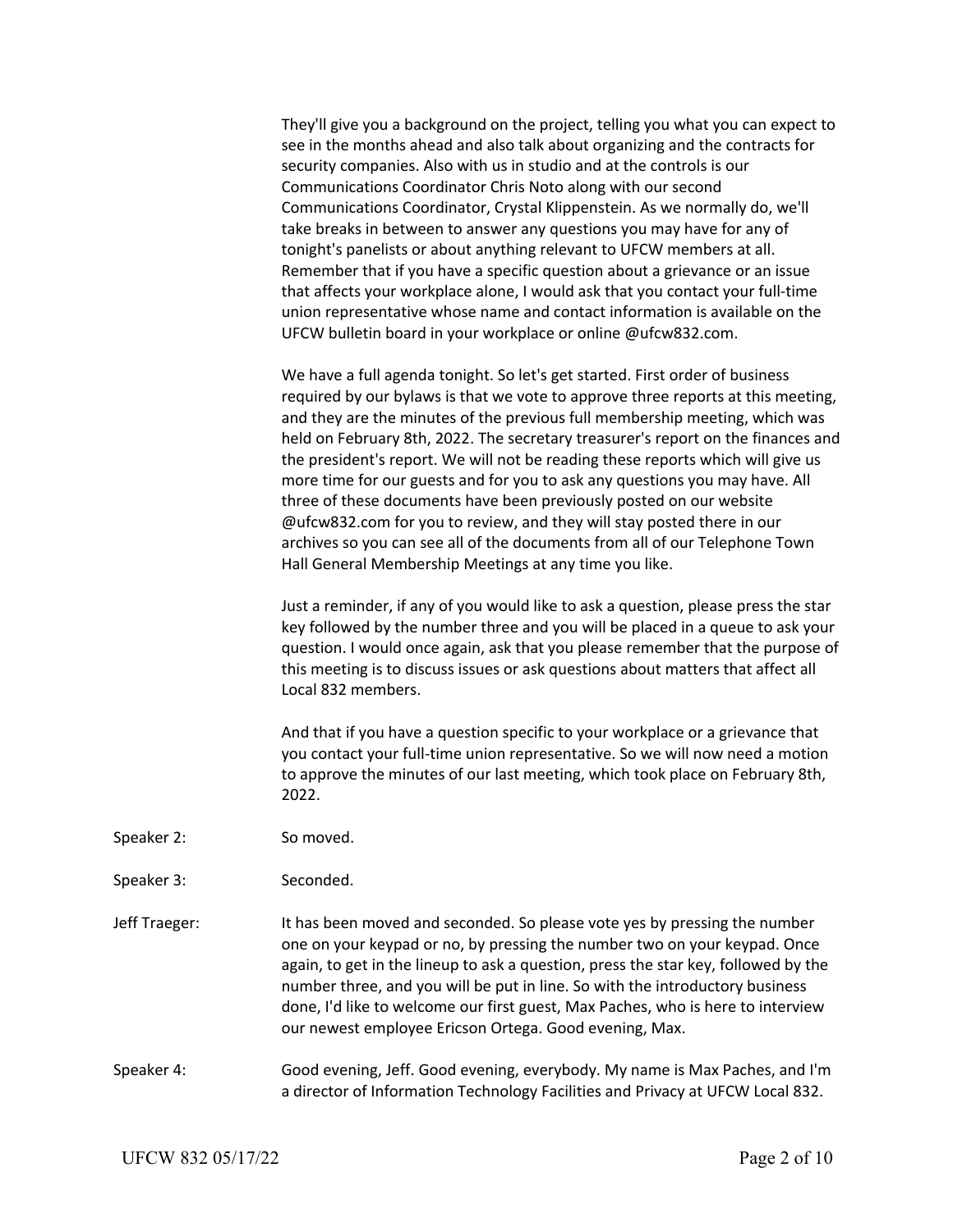|            | And tonight I would like to introduce to you our new IT Facilities coordinator,<br>my colleague Ericson Ortega. Ericson joined the locals team in the beginning of<br>March of this year. Right from the first days Ericson began building a reputation<br>of a pleasant, reliable professional with exceptional analytical and interpersonal<br>skills. I've personally met Ericson about six years ago when he worked for<br>Psycho Security Company that provided services to our organization.                                                                                                                                                                                       |
|------------|------------------------------------------------------------------------------------------------------------------------------------------------------------------------------------------------------------------------------------------------------------------------------------------------------------------------------------------------------------------------------------------------------------------------------------------------------------------------------------------------------------------------------------------------------------------------------------------------------------------------------------------------------------------------------------------|
|            | I remember constantly being impressed by the level of service Ericson was<br>providing when he was sent to our sites. Every time there was a difficult issue<br>with Psycho Systems and when other technicians were saying that it's<br>impossible to resolve Ericson would come on site on my special request, figure<br>things out and make them work. Even after he advanced on his career and<br>moved on from Psycho the expert, still remembering him as their brightest<br>effort. That is why the moment we've decided to hire another person for our<br>ITM Facilities Department to support our ever growing infrastructure, Ericson's<br>name instantly popped up in my mind. |
|            | It wasn't easy finding him to offer him to apply for the position, but once we did,<br>and once he applied, he quickly became the strongest candidate that eventually<br>got the job. On that positive note, welcome Ericson and thanks for joining us.<br>Can you tell us a little bit about yourself?                                                                                                                                                                                                                                                                                                                                                                                  |
| Speaker 5: | Hi everyone. This is Ericson. I'm a father and a husband. Loves technology and<br>cooking.                                                                                                                                                                                                                                                                                                                                                                                                                                                                                                                                                                                               |
| Speaker 4: | Thank you. And how did you get involved in information technology?                                                                                                                                                                                                                                                                                                                                                                                                                                                                                                                                                                                                                       |
| Speaker 5: | When my cousin bought a computer and I get to use it when I was 12 years old,<br>is where the passion all started. From there onwards, I'm always fascinated with<br>computers and technology. Fortunately, my father supported me with my<br>passion.                                                                                                                                                                                                                                                                                                                                                                                                                                   |
| Speaker 4: | And what excites you most about your role at UFCW Local 832?                                                                                                                                                                                                                                                                                                                                                                                                                                                                                                                                                                                                                             |
| Speaker 5: | The diversity of the role and the never ending challenge and problem solving as<br>everyone said, no dull moment.                                                                                                                                                                                                                                                                                                                                                                                                                                                                                                                                                                        |
| Speaker 4: | Excellent. And what do you find the most challenging on your role as ITM<br><b>Facilities Coordinator?</b>                                                                                                                                                                                                                                                                                                                                                                                                                                                                                                                                                                               |
| Speaker 5: | The most challenging is implementation and it does not matter how good the<br>plan is, something else will and can go wrong. There's just too many<br>combinations. We always say that there's a lot of ways to skin a cat. I guess the<br>real challenge is trying to find the most efficient way to solve the issue.<br>Sometimes the easiest looking problem can be the most time consuming<br>problem to solve.                                                                                                                                                                                                                                                                      |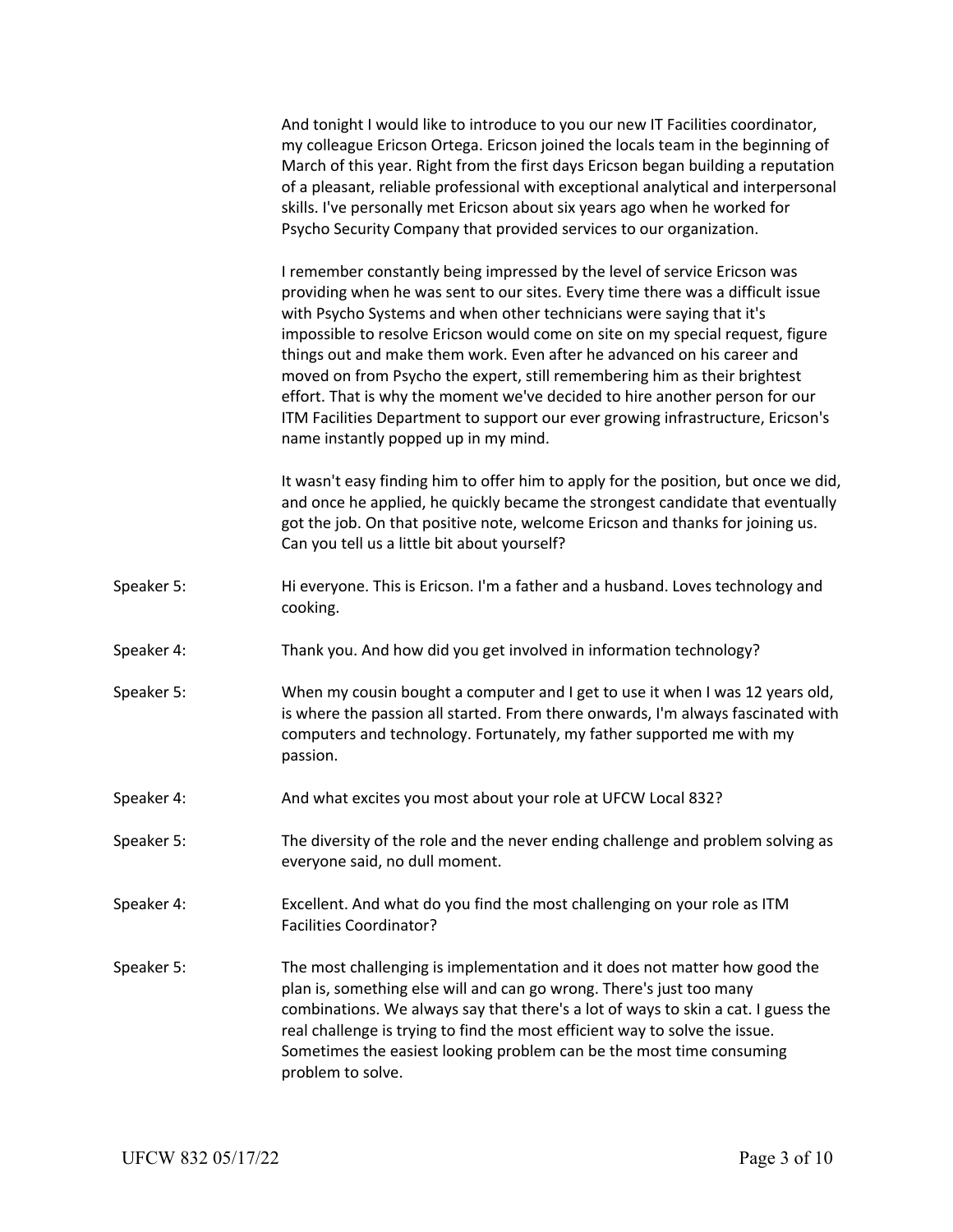Speaker 4: Thank you. And what is something that members of UFCW Local 832 would be surprised to know about you? Speaker 5: I like to draw arts and my school used to send me to competitions and they thought that I will become an architect or a fine arts student, but my passion is computers and technology and I never get tired of it always something new to learn, lot of things to discover. Speaker 4: Thank you, Ericson. Back to you, Jeff. Jeff Traeger: All right. Thank you very much, Max. And welcome to 832, Ericson. I see it at the motion to approve the previous minutes has passed and that we have a single question on the line. So we're going to take that question now before we move on to our next guest. Go ahead Gushprit, I believe is how you pronounce your name. Speaker 6: Hi, actually, I'm just curious to know about a question. I'm working as security, so I just need to confirm for maternity leave if somebody goes, how long the position is left for them, for the position to get it back. Jeff Traeger: Okay. So that question we will send to your union representative, Sandy Forcier, who is here in the studio with us. Go ahead, Sandy. Speaker 7: Hi, Gushprit and I hope I pronounced your name properly. There is no real guarantee that a position that you're holding right now is kept. What is guaranteed is that a position of similar hours and pay will be awarded to you upon your return. Speaker 6: Okay. And is it like if somebody's already working full time at that position and if the person comes back, who's on maternity leave. So the person who is working currently is being removed from that side and one who's on maternity leave will be given more priority over that. Speaker 7: Yeah. So what we want and what we try to negotiate in these contracts is that the position is kept for that person who goes on maternity leave. However, in this industry, the clients have care and control of who works at their sites. And what we find a lot of times is that when someone does return from maternity leave, or even if it's a WCB leave or a personal leave of absence for some period of time, clients want as little change as possible and they sometimes want to keep the individual that is there. And that's why I had said earlier, we guarantee a position and we tried to make sure that there's something of similar hours and pay for that person to return to. Speaker 6: Chay. And how long-Jeff Traeger: No hang. Can I... Sorry, Gushprit I just need to interrupt you for a second. But as I said-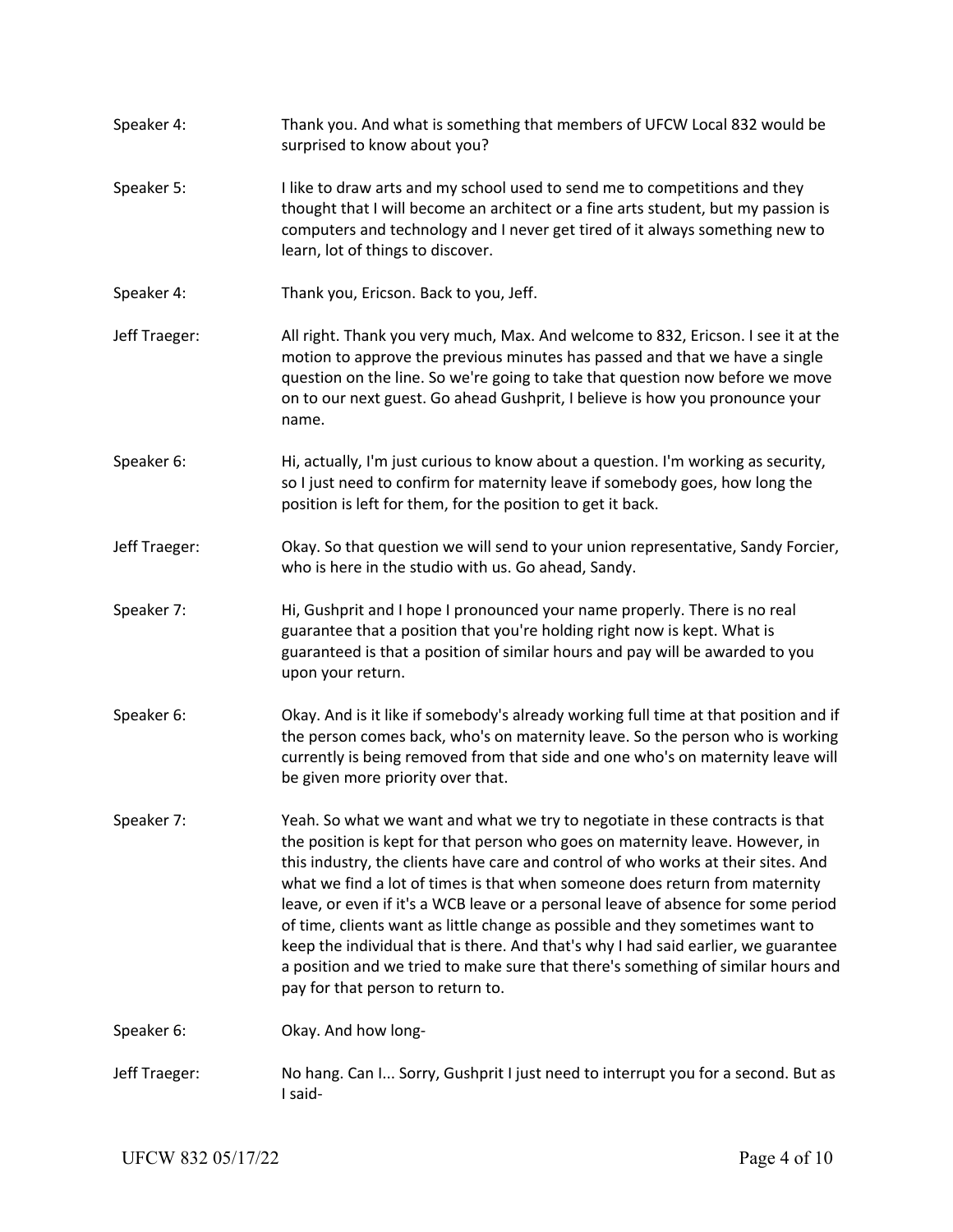| Speaker 6:    | No worry.                                                                                                                                                                                                                                                                                                                                                                                                                                                                                                                                                                                                                                                 |
|---------------|-----------------------------------------------------------------------------------------------------------------------------------------------------------------------------------------------------------------------------------------------------------------------------------------------------------------------------------------------------------------------------------------------------------------------------------------------------------------------------------------------------------------------------------------------------------------------------------------------------------------------------------------------------------|
| Jeff Traeger: | as I said in my opening remarks, these are very specific questions to you and<br>your circumstance. The question about maternity leave was one that really does<br>impact a wider group of people, but we've got your number and we're going to<br>have Sandy call you back tomorrow and he can answer all the questions that<br>you have about your leave. But thank you very much for your call. So just before<br>we move on to our next guest, I will need a motion to approve the secretary<br>treasurer's report.                                                                                                                                   |
| Speaker 2:    | So moved.                                                                                                                                                                                                                                                                                                                                                                                                                                                                                                                                                                                                                                                 |
| Jeff Traeger: | It has been moved and seconded. So please vote yes by pressing the number<br>one on your keypad, or no by pressing the number two on your keypad. If you<br>have a question about the secretary treasure's report or anything else at all,<br>press the star key followed by the number three and we'll take your question.<br>Now, I'm going to turn it over to Marie to introduce our next guests. Marie.                                                                                                                                                                                                                                               |
| Marie Buchan: | Thanks, Jeff. Being a part of these GMM Telephone Town Halls for the last few<br>years, we get a lot of questions from our members, especially in the security<br>industry. These questions are almost always very specific to a member's<br>personal concerns. As a Local, we did recognize the need to better connect with<br>our members in the security industry. So let's begun the security project.<br>Instead of listening to me about what this is all about, let's hear it from the two<br>full-time staff members at the Local that are leading this very important<br>initiative, Blake Crothers and Sandy Forcier.                           |
|               | Blake is one of our three full-time negotiators with Local 832 and he has the<br>security companies we represent in his territory. Sandy Forcier is your full-time<br>servicing representative who works with all of our security members at the<br>Local as part of his current territory. Let's get started by hearing from Blake.                                                                                                                                                                                                                                                                                                                      |
| Speaker 9:    | Thanks Marie. So during the last round of renewals for the security contracts, as<br>the negotiators Marie mentioned, I've worked with Sandy to introduce a<br>contract language that is consistent across from all of our contracts. Our goal for<br>this is to ensure that we have correct contact information for all of our<br>members. We're doing this to improve our engagement with the members. This<br>investment pays dividends during our next round of bargaining. Also with<br>growing participation with all of our security companies, strengthens our ability<br>to push for better wages and improvements to the collective agreements. |
|               | We know how security companies operate, making sure that we have consistent<br>language across all of our collective agreements, protects workers when a<br>security company that is already represented by UFCW takes over. The problem<br>we are finding that since the Manitoba conservatives canceled the security<br>guard minimum wage a few years ago, it has brought back the fly by night<br>companies that strip away the protections that we have fought hard for over                                                                                                                                                                         |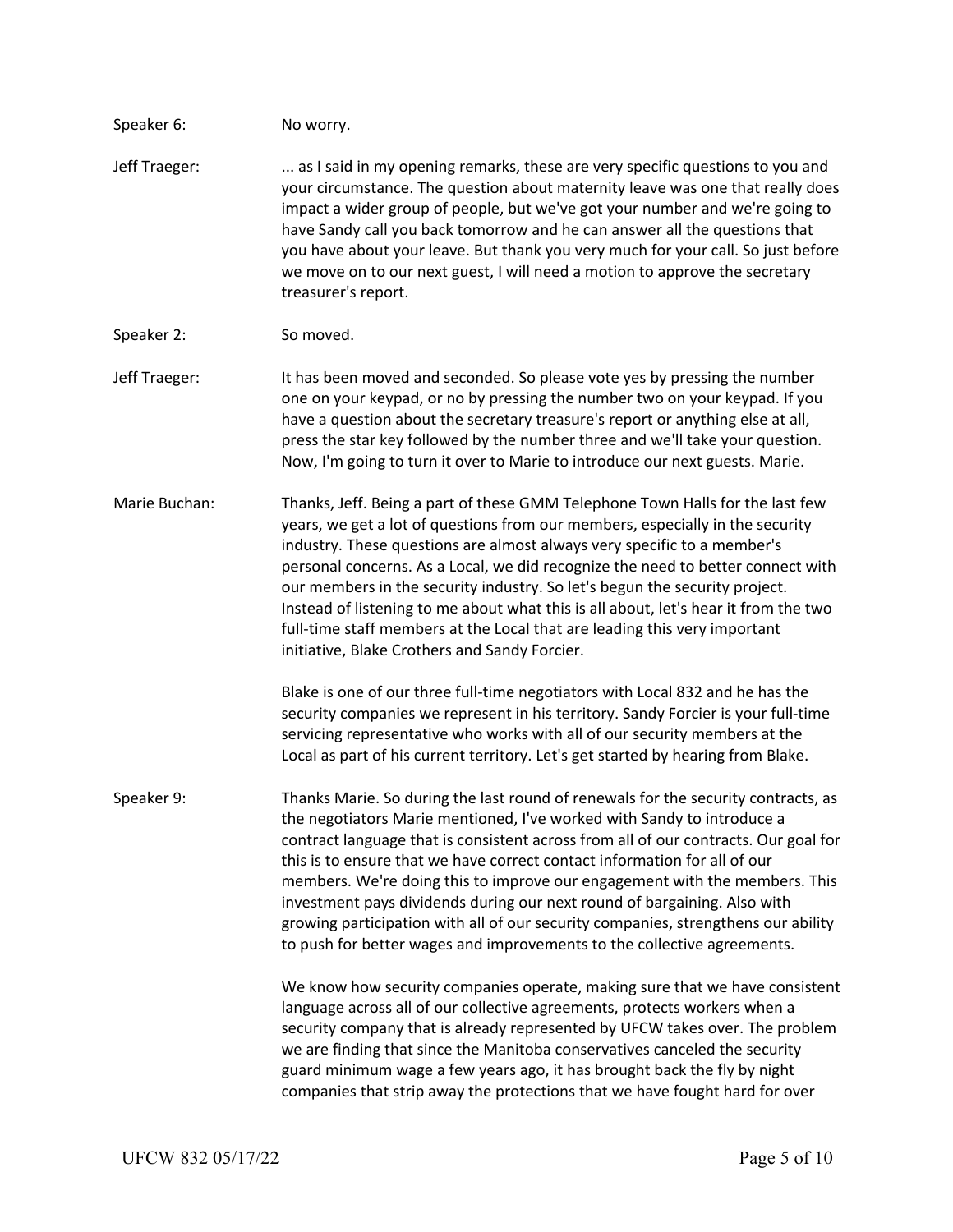the years and creates a race to the bottom industry that continually drives the wages and benefits down.

The security project that we have, we've been working with have seen a lot of progress with our organizing campaigns and we've introduced in the fall of 2021 with the assistance of Loreto Gutierrez and her team of organizers, we have welcomed guards at Neptune Security to the Local. This initiative has also started to connect us with other security guards in the province who are not represented by UFCW on how to join.

There was another purpose for this campaign as it allowed us to connect with our current members and show them the benefits that they were receiving with their collective agreements and how to access them. Membership engagement will continue to be a focal point for this industry as educating members and the industry as to what a union can not only do for you, but when you get involved, we'll start to steer the industry and the right direction of obtaining higher wages, benefits, and protections for all workers in this industry.

So now I'll pass the microphone over to Sandy to speak about your role with this.

Speaker 7: Sure. Thanks Blake. And before I continue, I just wanted to thank you for doing a fantastic job of negotiating the territory and helping making my job service the members a little bit easier. So I just wanted to start off by giving you folks a little bit of a background on the project. As Marie stated, we knew that there was little engagement in the security territory. We started the project back in 2009. What I realized are find is that a lot of the members in the territory do not understand what it is being a union member or being a part of this union, UFCW832 in particular.

> It's also very different to service in the security territory as guards are scattered at client sites all over the city and the province, some of the sites we can't visit due to safety, sensitivity, or not being able to visit during... Oh, sorry. We can only visit during public hours and some clients do not give us access. A lot of our security guards are newer immigrants and Canadians to the province in the country, international students and folks working for their permanent residency here in Manitoba.

> The folks speak many, many different languages and many of them have professional degrees from their home countries who are looking to upgrade their certificates to work in their chosen field. As a result, there is a high volume of turnover in the security industry. And the project is about engaging members and hearing from them how to address these issues and their concerns in their workplace. We want members to be forefront and center when addressing these concerns and working on projects to improve their working conditions, which improves their working lives... sorry, their living conditions.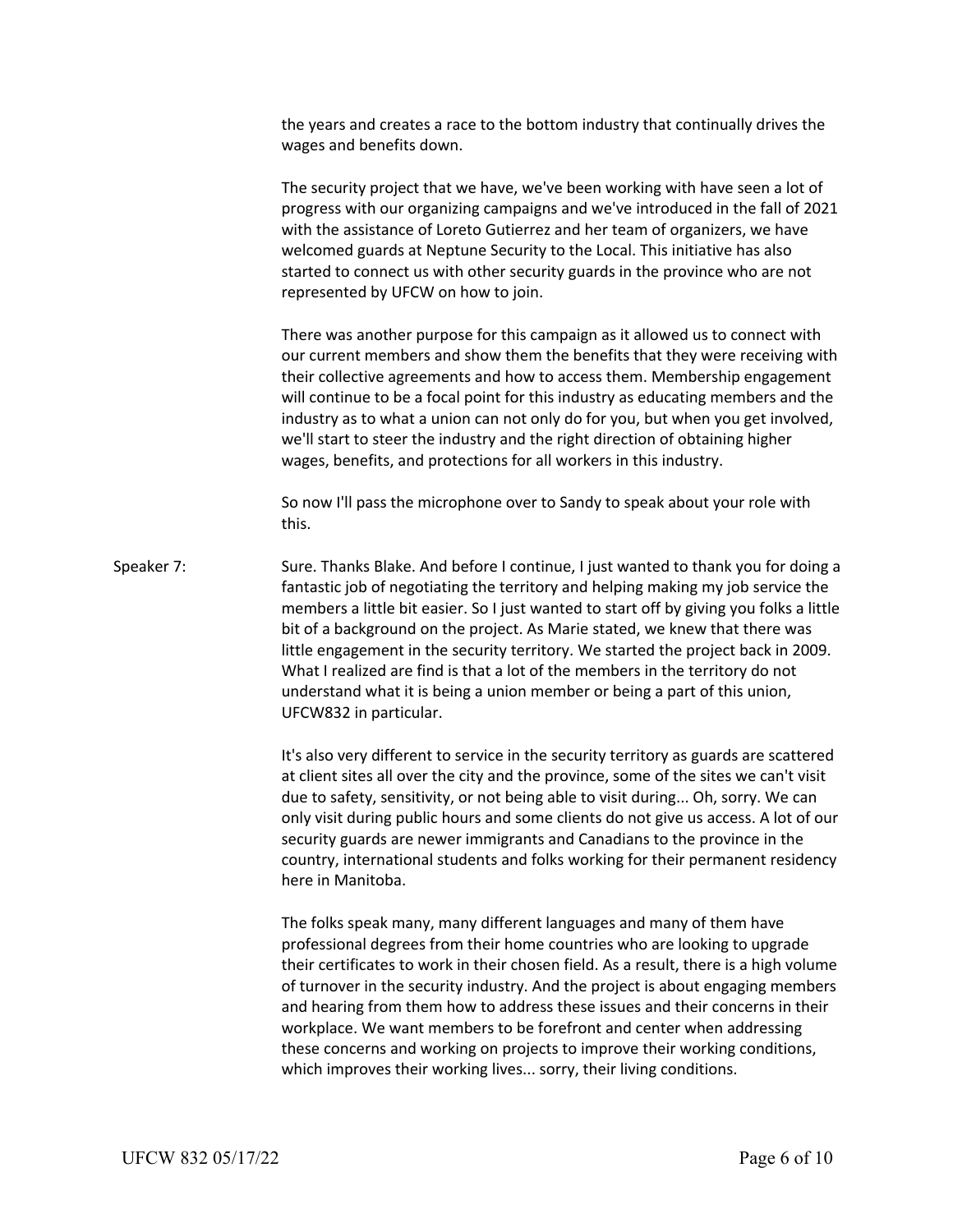It's really about listening to our members on how best to address these issues and their workplace concerns. So I'll talk a little bit about what we have done and what we're doing with the project. I'll let you know that COVID-19, obviously put a little damper on the last couple of years. We began gathering security guards who were interest coming out to meetings and telling us what their thoughts were on their jobs and the industry in general. And from those meetings, we developed a group of what we called Security Guard Leaders, who are security guards, who are able to speak various languages and communicate with our members in their first language and explain what the union is and how they play a part in their union to achieve improvements in conditions and wages.

We had done a couple of phone banks in the fall of 2019 to update member addresses and advised members of a survey we were sending out to security members to get their feedback on a variety of topics. That included number of jobs they have, transportation issues, work issues, safety issues, improvement through the security guard training, just to name a few. Things really changed in early 2000, when COVID-19 came upon us here, we certainly didn't stop our project. We couldn't have any more in person meetings or phone banks.

So what we started to do was Zoom meetings to keep the security guards in tune with their union and the union in tune with them. We couldn't do those drop in servicing meetings that we were doing at the training center anymore. So at that point in time, a light bulb went off and we thought, "Hey, maybe these digital meetings are going to be our new norm." And I reached out to our education director, Erin Selby, who put me in contact with our national office and the folks who operate the UFCWM caps for online training.

We developed an introduction to UFCW832 course, which provides union and labor history. It's our history touches on importance of politics and challenges past, present, and future. The course has been a success and those who attended have enjoyed it. Some have become stewards as well as health and safety members in the workplace as a result. We will continue to offer this course once or twice a year. And that will depend on finding those who are interested and having the right number of members to put the course on.

We are also paying members to participate in the project and activities, so there is no loss of pay. In some cases, it may be even extra earnings. Last year, around this time, we had done a Facebook live event to update on bargaining member engagement and organizing as well as sector updates with Negotiator, Blake Crothers, Organizer and Member Engagement Specialist, Loreto Gutierrez, and myself.

We did one a few months prior to update guards, working in the security field on developments in the sector during COVID-19. I believe these types of events are important as we are able to engage, not only our members in the industry, but others who are unorganized and make connections with them. Last year, we were able to help one non-member find employment by offering who was hiring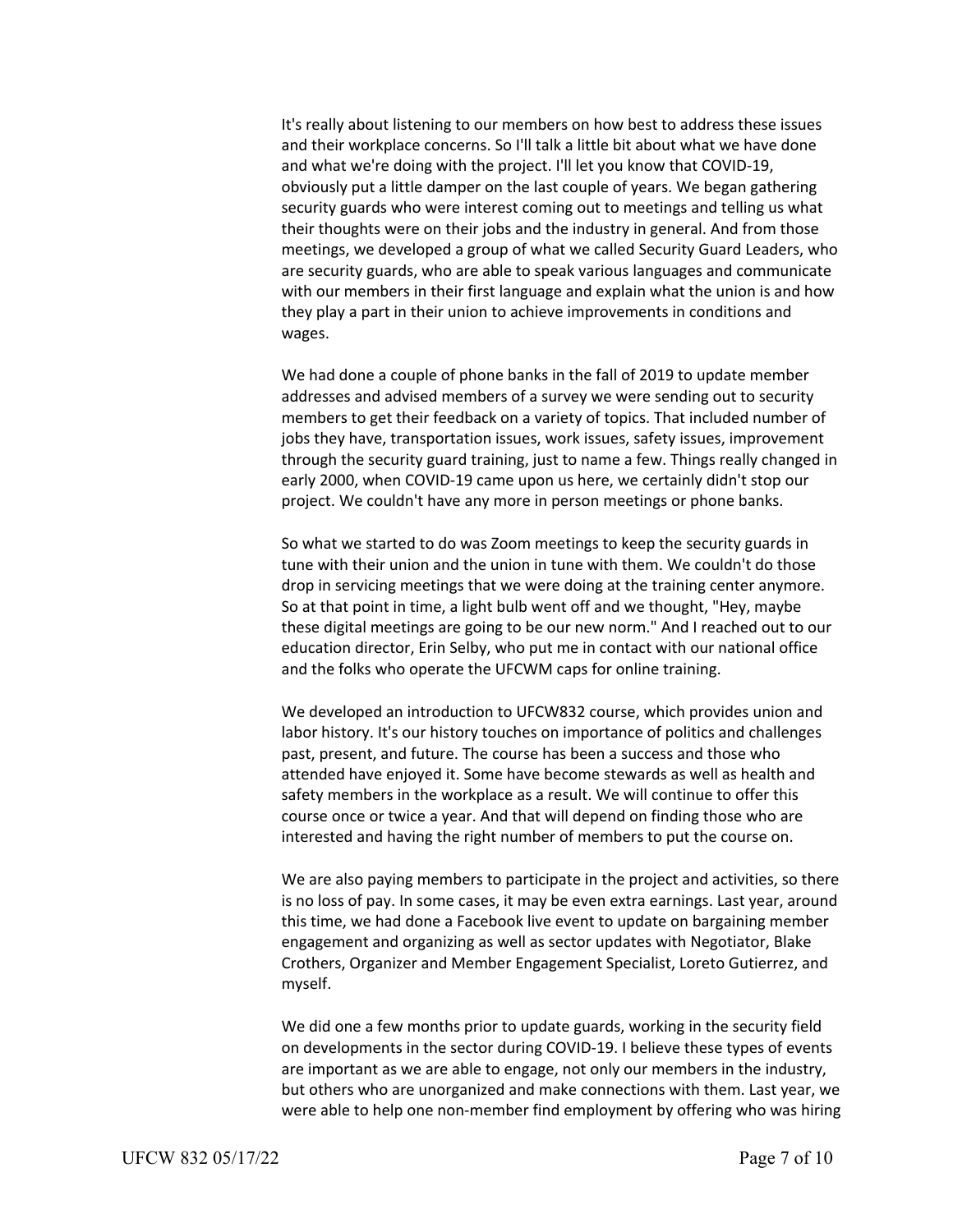and where to send his resume. He has been doing a great job since and has been given a recognition award for going above and beyond the call of duty recently.

This member is also eager to attend a next intro to UFCW832 course. There may be more of these to come, and we have some ideas of topics for future Facebook live events. These events can be viewed at leisure as well as they are put on our webpage.

So what are things to look for and expect from the project? One thing that was really put on hold, and I hope that we get to start very soon is site servicing with some of our guard leaders and activists. I am hoping that we are on track and that public health orders will continue in their current direction to allow for this to happen. We haven't started it yet, as we want to see how things play out. The last thing we want to do is put our members at risk. We also want to get to the table with the Manitoba Department of Justice to review the mandatory 40 hour training for security guards to make improvements.

This has been over two years in the making, and it's very frustrating. I've reached out to the registrar of the PI and Security Guard Program again today to get this going again, now that we are hopefully out of the public health restrictions for the long term. We will continue to meet with government and the opposition to address issues in the sector. This is very, very important, so important that we have had the opposition contact us recently about safety measures that should be in place for those working alone at beer vendors.

We will continue to champion the re-implementation of the security guard minimum wage. And I know we hear about this every meeting, but we are going to continue to champion that cause. And we will continue to champion for proper PPE for guards to perform their daily duties. And we will be engaging with members at different events. Again, this is very important. One of my favorite things was attending the Indian Pavilion at Forecolor Rama in 2019 with members, Camless Sharma and her family and Samara Sudo, who also attended our youth internship program.

So if members have events in their various communities, we want to hear from them and hopefully we can make arrangements to attend or advertise it for members to attend. These types of things I believe are essential to engage members on a different level that is important to them and learn more about and participate in their culture. Our diversity makes us a stronger union, especially when we are engaged in it. So anyone that's interested in getting involved just need to contact me and we can get the project in greater detail and any upcoming events or projects. And that's my report.

Jeff Traeger: Excellent. Thank you very much, Sandy. And thank you very much, Blake. Thanks for your hard work on this project. It's a very important project. As we know, we have thousands and thousands of guards that we represent in this province, and it's important that they get engaged with their union, especially if we're going to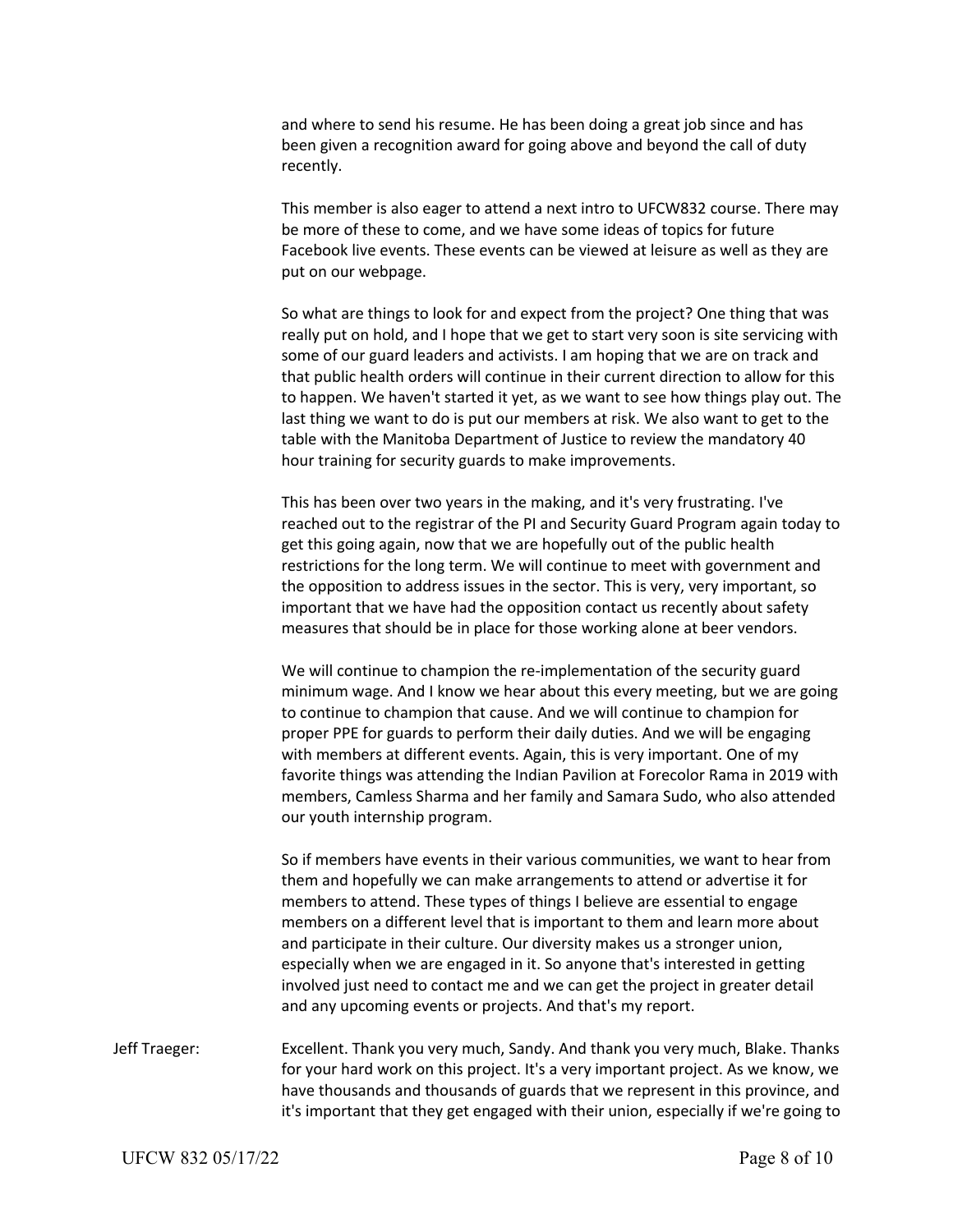help Blake out to get some improvements at the bargaining table. So I see that the vote to approve the secretary treasurer's report has passed. So it's time to make a motion to approve the president's report, which is the final document. We have to approve it tonight's meeting.

- Speaker 2: So moved.
- Speaker 3: Seconded.

Jeff Traeger: So it has been moved and seconded. So please press the number one on your keypad to vote yes and the number two on your keypad to vote no. And remember if you have a question about the president's report or anything else at all, please press the star key followed by the number three and we will be glad to take your question. Now, we don't currently have any questions. So while I'm waiting for people, we have more than 200 people on the line and it would be the time to ask your questions as we're drawing to the close in our program.

> Just a couple of things that I wanted to remind you about. One, come September this year after the announcement that was made in Saskatchewan, Manitoba will now have the lowest minimum wage in Canada, thanks to our provincial government. Coming out of COVID-19, the message, I guess, that Heather Stephenson and her gang on Broadway is sending to low wage working Manitobans is that they're just not worth a living wage, even though many of them were called heroes for their work on the front lines during the pandemic. If we want a fair minimum wage in Manitoba, we're going to have to elect a new government next year. It seems to be the only way.

> Also wanted to let you know that Marie and I are secretary treasurer. Myself are touring a group of units each month in 2022 and in April I toured the highlight foods and the Safeway store in Neepawa and the McCains Plant and Distribution Center in carb area. And I will be touring the Maple Leaf Plant in Brandon on June 8th. So folks from Brandon Maple Leaf look forward to hopefully running into you when I'm touring the plant that day. Also wanted to let you know that after having to cancel our adult high school graduation for two years in a row, we will be having a graduation ceremony for all the graduates from 2020, 2021 and 2022 at the Fairmont Hotel on June the 28th at 6:00 PM.

> Normally we have that at our training center about such a significant number of people that we needed to find a larger venue and it also provides support to our members working at the Fairmont. And then I guess the last thing I'd report on is that our executive board approved a donation to the people of Ukraine in March and our staff and board members also took up a collection to send along with our donation. Our hearts go out to the people of Ukraine and we will continue to denounce the Russian aggression and support the people of Ukraine for as long as this illegal war lasts.